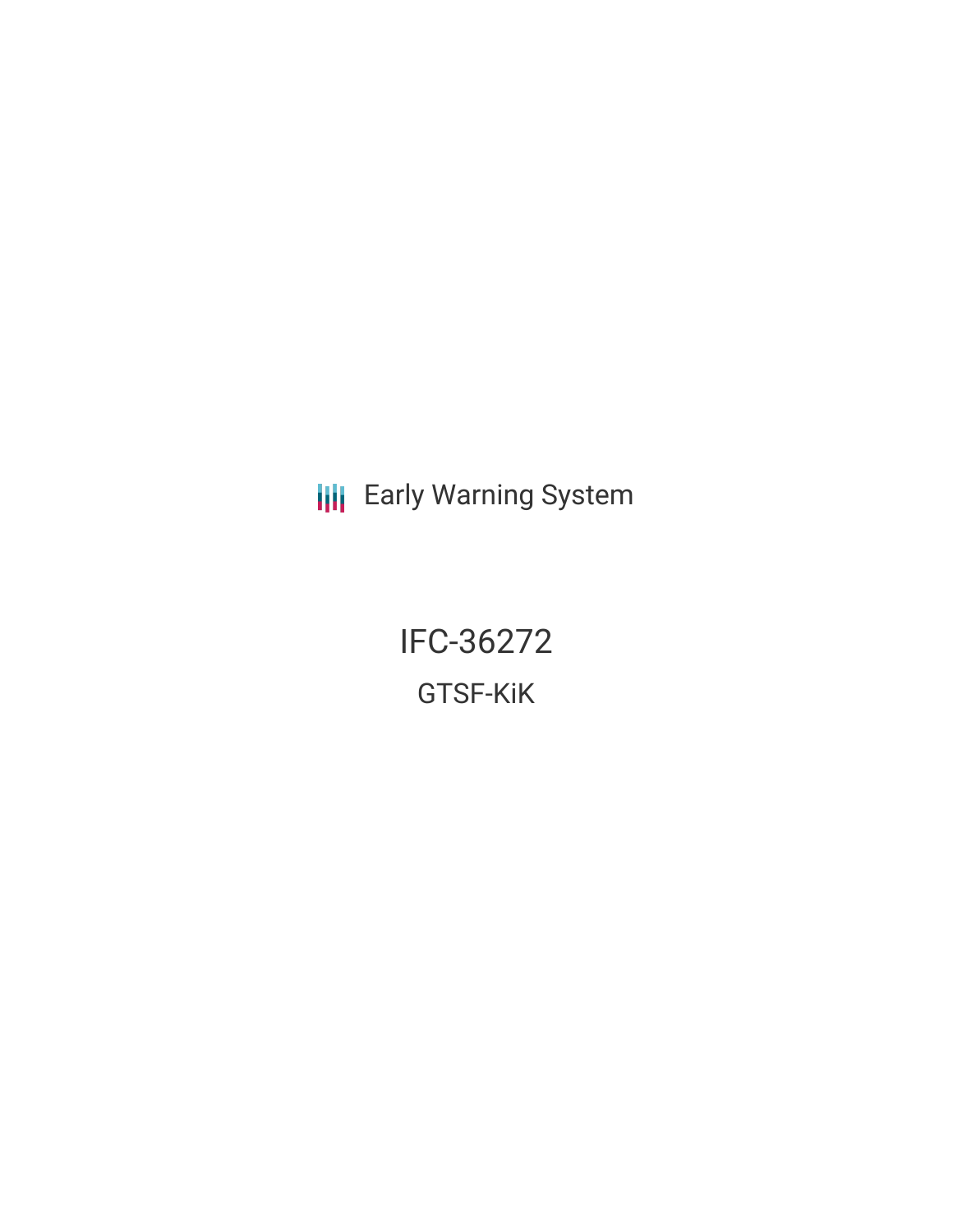| <b>Countries</b>               | Bangladesh                              |
|--------------------------------|-----------------------------------------|
| <b>Specific Location</b>       | Bangladesh                              |
| <b>Financial Institutions</b>  | International Finance Corporation (IFC) |
| <b>Status</b>                  | Active                                  |
| <b>Bank Risk Rating</b>        | B                                       |
| <b>Voting Date</b>             | 2016-07-13                              |
| <b>Borrower</b>                | KiK Textilien und Non-Food GmbH         |
| <b>Sectors</b>                 | Industry and Trade                      |
| <b>Investment Type(s)</b>      | Loan                                    |
| <b>Investment Amount (USD)</b> | $$10.00$ million                        |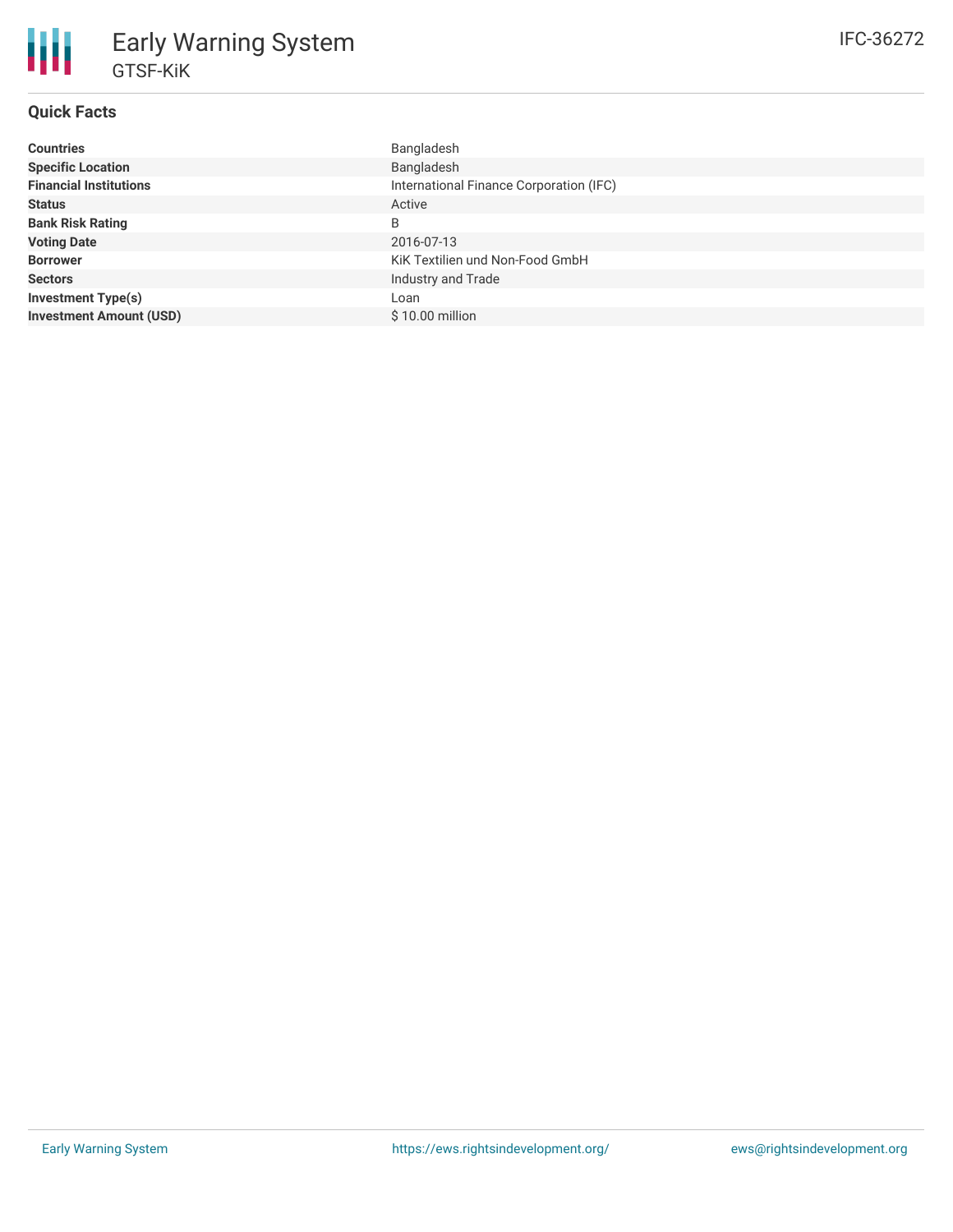

## **Project Description**

This project finances short-term financing to suppliers in emerging markets selling to large companies. This project will finance KiK Textilien und Non-Food GmbH based on its supply pool based in Bangladesh.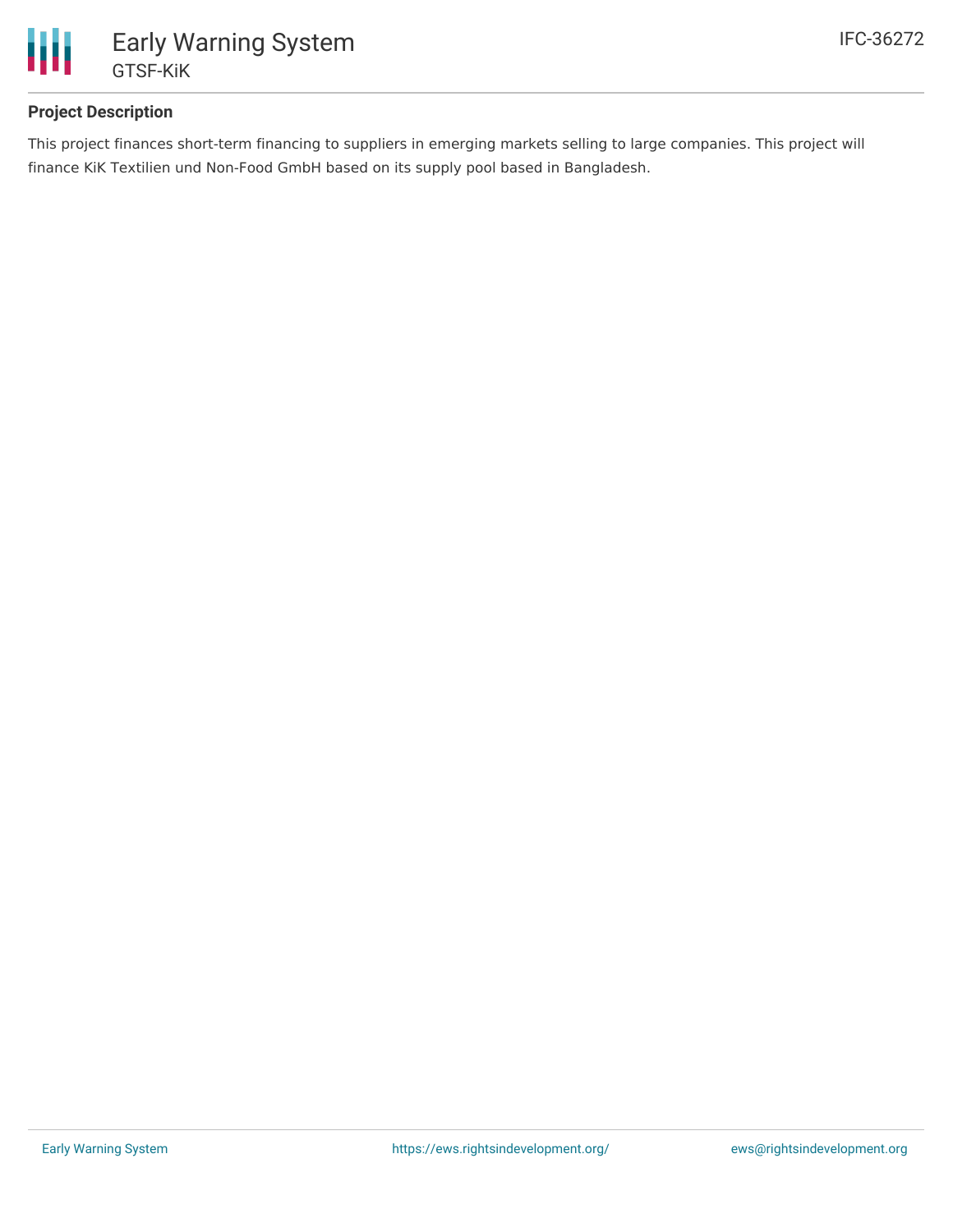## **Investment Description**

• International Finance Corporation (IFC)